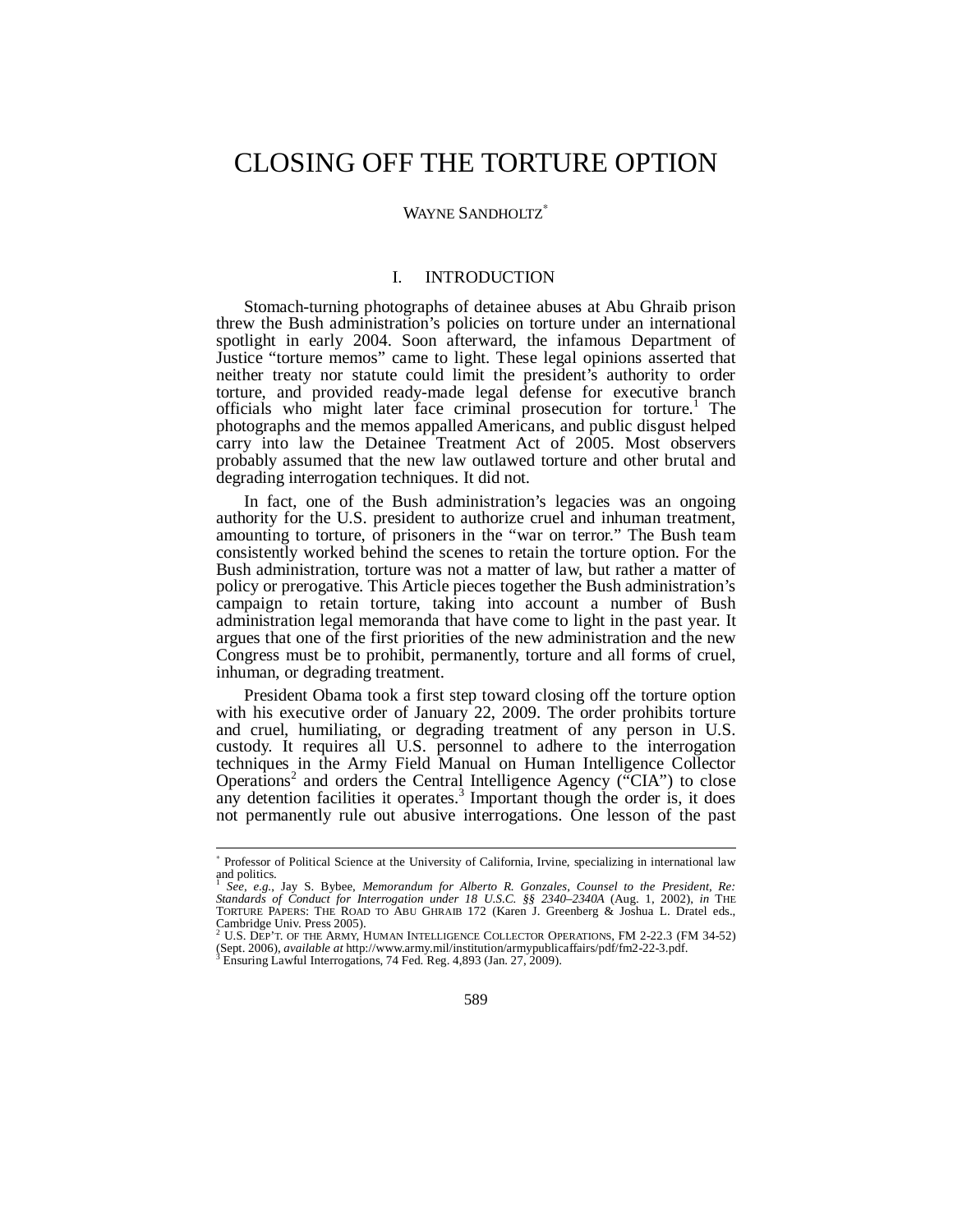eight years is that the United States must ban torture once and for all. Events can change quickly: a new terrorist attack, or the capture of toplevel Al Qaeda figures, could increase the pressure to squeeze information out of detainees, by brutal means if necessary. Or, a future administration may share the Bush administration's view that torture is, under some circumstances and when the president authorizes it, permissible. Now is the time to remove the torture option by statute, so that it is not available when circumstances or political leaders change.

# II. THE TORTURE POLICY

By now enough of the documentary trail has become public to leave no doubt: immediately after the attacks of September 11, 2001, the Bush administration began to construct the legal and policy basis for torture and other coercive interrogation techniques. Five days after the attacks, Vice President Dick Cheney spoke with journalist Tim Russert on *Meet the Press*. He told Russert, "We also have to work, though, sort of the dark side, if you will. . . . [I]t's going to be vital for us to use any means at our disposal, basically, to achieve our objective."<sup>4</sup> Cheney remained the administration's point man on working this "dark side." Assisted and supported by officials in the Department of Defense, the Department of Justice, and the White House, and with the knowledge and approval of President Bush, Cheney consistently pressed the case for torture.

The key facts are well known. Following the U.S. invasion of Afghanistan in October 2001, American forces captured or gained custody of thousands of fighters and suspected members of Al Qaeda or the Taliban. Questions immediately arose as to how the detainees could be treated. In particular, U.S. officials wanted to extract any information that the captives might have regarding future terrorist attacks or plans. President Bush took the first step toward torture when he issued a memorandum determining that the Geneva Conventions (which the United States has ratified and which strictly forbid physical coercion of prisoners) did not apply to members of Al Qaeda.<sup>5</sup> The document also announced that, though the Geneva Conventions applied to members of the Taliban, they did not qualify for its protections because they were "unlawful combatants."<sup>6</sup> Perhaps most importantly, the memorandum stated the underlying attitude of the administration toward rules governing the treatment of detainees: "*As a matter of policy*, the United States Armed Forces shall continue to treat detainees humanely and, to the extent appropriate and consistent with military necessity, in a manner consistent with the principles of Geneva."<sup>7</sup> The words, though sounding lofty, had a clear meaning: American military personnel would treat detainees humanely not because of any law but,

 $\overline{\phantom{a}}$ 

<sup>4</sup> *Meet the Press with Tim Russert*: *Vice President Dick Cheney* (NBC television broadcast Sept. 16,  $^{2001)}_{5}$ 

George W. Bush, *Memorandum for the Vice President et al., Re: Humane Treatment of Al Qaeda and Taliban Detainees* (Feb. 7, 2002), *in* THE TORTURE PAPERS: THE ROAD TO ABU GHRAIB, *supra* note 1, at 134 [hereinafter Bush, *Memorandum*]. CHARLES SAVAGE, TAKEOVER: THE RETURN OF THE IMPERIAL PRESIDENCY AND THE SUBVERSION OF AMERICAN DEMOCRACY 146 (Little, Brown & Co. 2007).

 $<sup>6</sup>$  SAVAGE, *supra* note 5, at 147.</sup>

Bush, *Memorandum*, *supra* note 5, at 135 (emphasis added).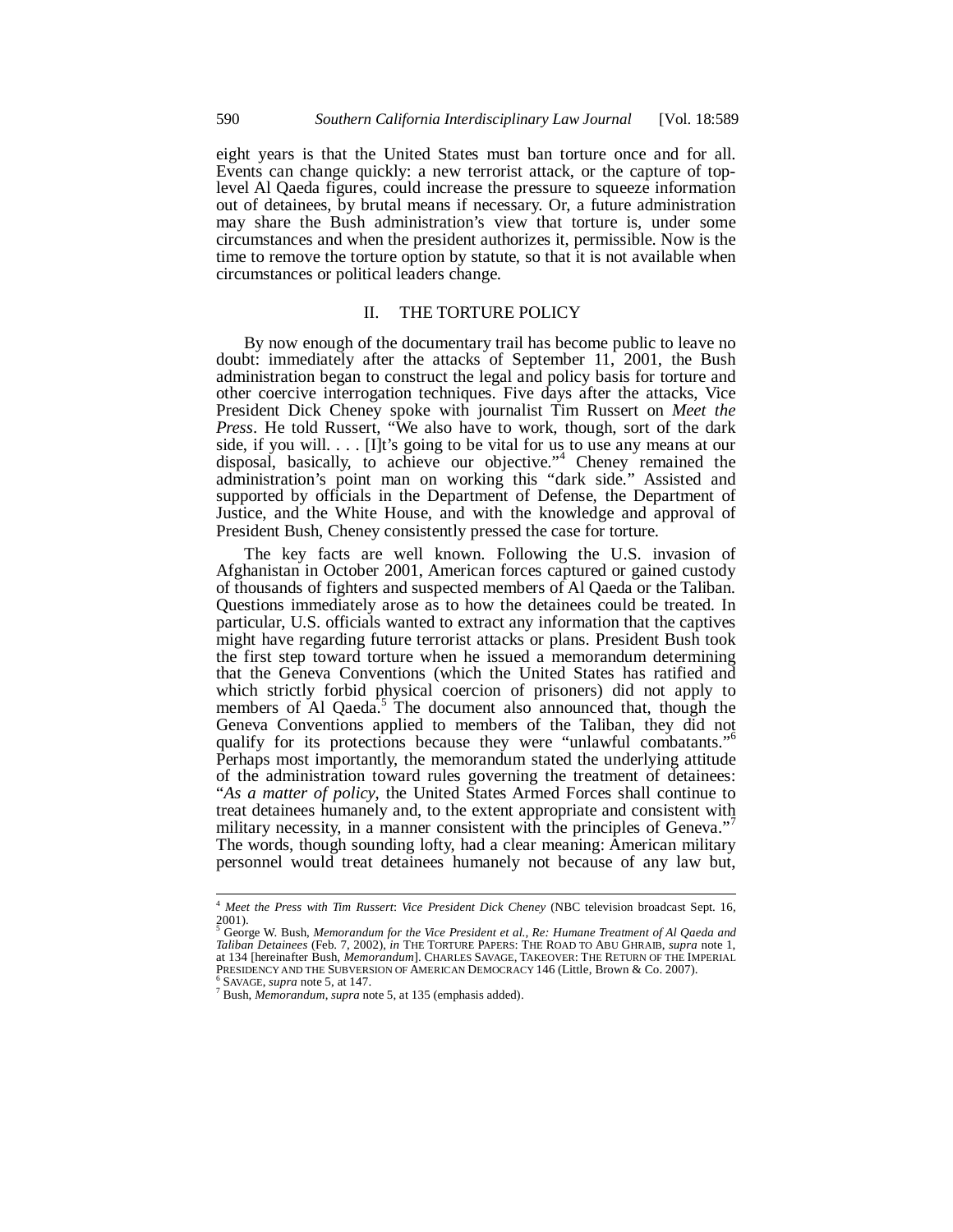rather, as a policy choice which the president could reverse at his discretion. Furthermore, detainee treatment would be consistent with "the principles [not the rules] of Geneva" and, even then, only as "appropriate" and until overridden by "military necessity."<sup>8</sup> Finally, the memorandum applied only to U.S. military personnel, and not to other agencies like the CIA.

Subsequent secret memoranda prepared by members of the Bush administration's "torture team"<sup>10</sup> established legal grounds for the government to authorize torture and other coercive interrogation techniques. The key documents came from the Office of Legal Counsel ("OLC") within the Department of Justice; OLC opinions establish authoritative interpretations of U.S. law for the executive branch. The most notorious of the memoranda, dated August 1, 2002, is addressed to Alberto Gonzales, then Counsel to the President.<sup>11</sup> The opinion concludes that the primary U.S. law against torture—the Torture Statute—"prohibits only extreme acts."<sup>12</sup> In the memo's bizarre reasoning, the definition of what constitutes "extreme acts" comes not from any law or treaty regarding torture, but from a federal health care statute defining emergency medical conditions. The memo defines physical torture as acts producing pain "equivalent in intensity to the pain accompanying serious physical injury, such as organ failure, impairment of bodily function, or even death."<sup>13</sup> The infliction of mental pain or suffering would amount to torture only if it produced "significant psychological harm of significant duration, e.g., lasting for months or even years."<sup>14</sup> The memo further narrowed the definition of torture by requiring the specific intent to inflict suffering; in other words, only flat-out sadism could count as torture. The infliction of pain for other purposes (to elicit information) would not constitute torture. Having set the bar for torture extraordinarily high, the memo asserts that "there is a wide range of such [interrogation] techniques that will not rise to the level of torture."15 Indeed, as Harold Koh has pointed out, that "wide range of techniques" could include atrocities that the Bush administration condemned Saddam Hussein's regime for perpetrating: branding, electric shocks, pulling out fingernails, denial of food and water, and others.<sup>1</sup>

But the OLC lawyers offered the White House even more. In essence, they informed Gonzales that no statute could restrict the President's ability to carry on the war against international terrorism. The laws against torture could not apply to actions taken by the President under his Commander-in-Chief authority, including interrogations.<sup>17</sup> In addition, the memo declares,

 $\overline{a}$  $\frac{8}{9}$  *Id.* 

<sup>&</sup>lt;sup>10</sup> Key members of the torture team were Dick Cheney, David Addington, Donald Rumsfeld, Doug<br>Feith, Stephen Cambone, William J. Haynes II, and John Yoo. *See generally* PHILIPPE SANDS, TORTURE TEAM: RUMSFELD'S MEMO AND THE BETRAYAL OF AMERICAN VALUES (Palgrave Macmillan 2008).<br>
<sup>11</sup> Bybee, *supra* note 1.<br>
<sup>12</sup> Id. at 172.<br>
<sup>12</sup> Id. at 172.<br>
<sup>13</sup> Id.<br>
<sup>14</sup> Id. at 173.<br>
<sup>15</sup> Id. at 173.<br>
<sup>16</sup> Harold Hongju Koh,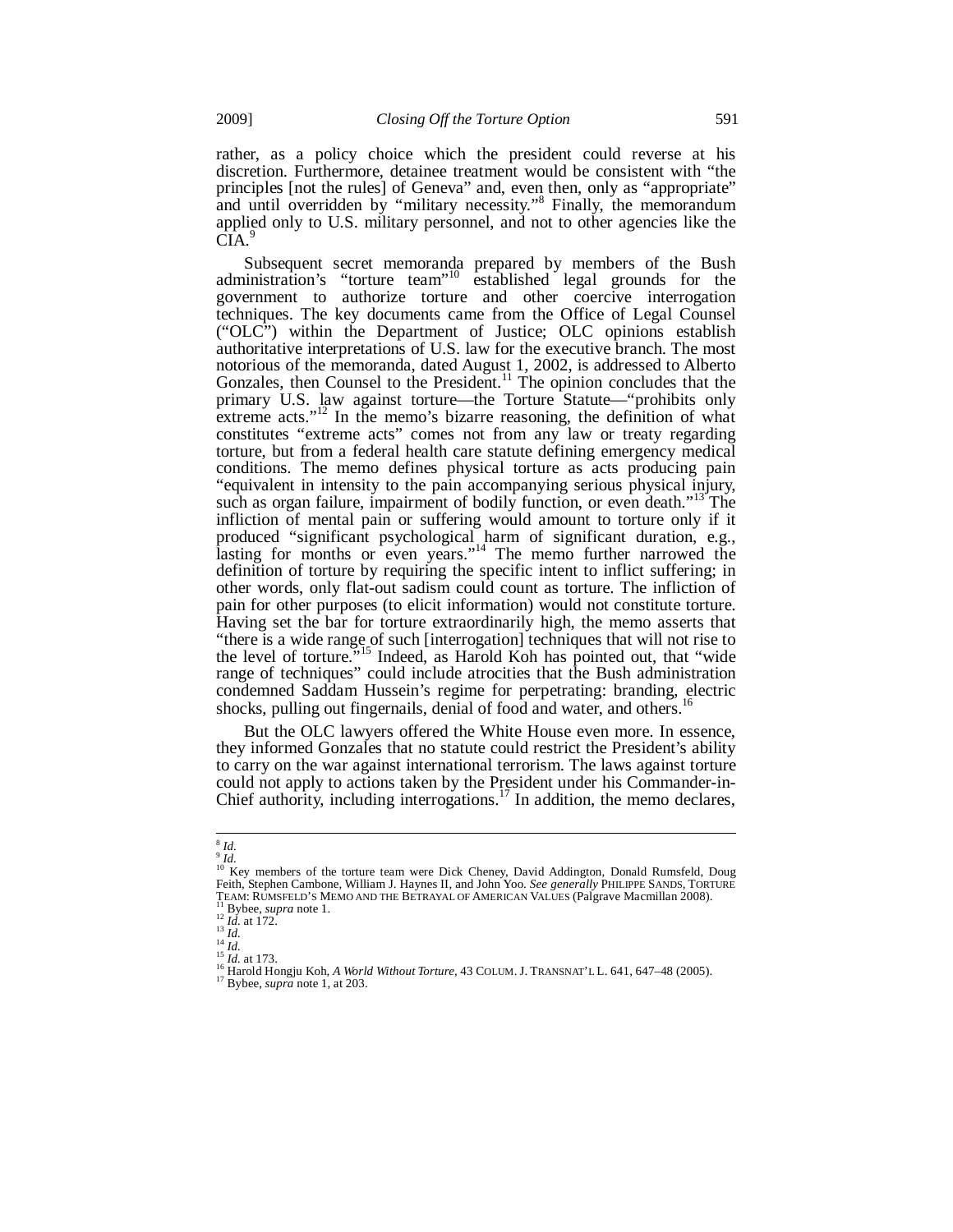"[a]ny effort to apply [the Torture Statute] in a manner that interferes with the President's direction of such core war matters as the detention and interrogation of enemy combatants thus would be unconstitutional."<sup>18</sup>

Finally, in order to make it extra clear that when it came to torturing prisoners the President was above the law, the August 2002 memo provided a list of legal defenses that would be available to executive branch officials should they ever be prosecuted for torture.<sup>19</sup> The memo stated that these justifications "would potentially eliminate criminal liability,"<sup>20</sup> meaning that if a prosecutor or special investigator at some later time were to determine that torturing detainees did in fact violate U.S. law, anyone who had acted under the President's orders had a ready-made defense. In a separate letter, also dated August 1, 2002, John Yoo sought to remove any other legal barriers to the president's discretion regarding torture.<sup>21</sup> He informed Gonzales that interrogation methods that did not violate the Torture Statute (and essentially none could) would not violate the Torture Convention and would therefore not be prosecutable at the International Criminal Court.<sup>22</sup>

It was during this same time that the OLC was giving the "go ahead" to the CIA to implement brutal interrogations. Memos reveal that the OLC approved specific "enhanced interrogation techniques," including waterboarding, for use by the CIA. The memos from 2002 and 2004 were secret until July 2008, when the government released them only in heavily censored form and in response to a Freedom of Information Act lawsuit.<sup>2</sup> An OLC memo, dated August 1, 2002, appears to give legal cover to (presumably) CIA interrogators who use specific (but blacked out) coercive interrogation methods.<sup>24</sup> This inference receives support from an August 2004 memorandum from the CIA to the OLC that refers to a "classified August 2002 DoJ opinion" determining that specific interrogation techniques, including waterboarding, would not violate the Torture Statute.<sup>25</sup> The CIA, in other words, was free to carry out the administration's policy to extract information from detainees by virtually any means necessary.

Civilian lawyers in the Department of Defense similarly began creating a permissive framework for interrogating detainees. In mid-January 2003, Secretary of Defense Donald Rumsfeld had charged his General Counsel, William J. Haynes II, with putting together a working group that would evaluate the "legal, policy, and operational issues relating to the interrogations of detainees held by the U.S. Armed Forces in the war on

<sup>24</sup> See U.S. Dep't of Justice Office of Legal Counsel, Memorandum for [blacked out]: Interrogation of [blacked out] (Aug. 1, 2002), *available at* http://www.aclu.org/pdfs/safefree/cia\_3686\_001.pdf. <sup>25</sup> Memorandum from t

 $\frac{18}{19}$  *Id.* at 200.<br>  $\frac{19}{20}$  *Id.* at 207–13.

<sup>&</sup>lt;sup>21</sup> *See* John Yoo, *Letter to Alberto R. Gonzalez, Counsel to the President* (Aug. 1, 2002), *in* THE TORTURE PAPERS: THE ROAD TO ABU GHRAIB, *supra* note 1, at 218 (re: "the views of our Office concerning the legality, under international law, of interrogation methods to be used during the current war on terrorism . . . on captured al Qaeda operatives").<br><sup>22</sup> Id.<br><sup>23</sup> Scott Shane, *Documents Laid Out Interrogation Procedures*, N.Y. TIMES, July 25, 2008, at A19.<br><sup>24</sup> *See* U.S. Dep't of Justice Office of Legal Counse

http://www.aclu.org/pdfs/safefree/cia\_3685\_001.pdf.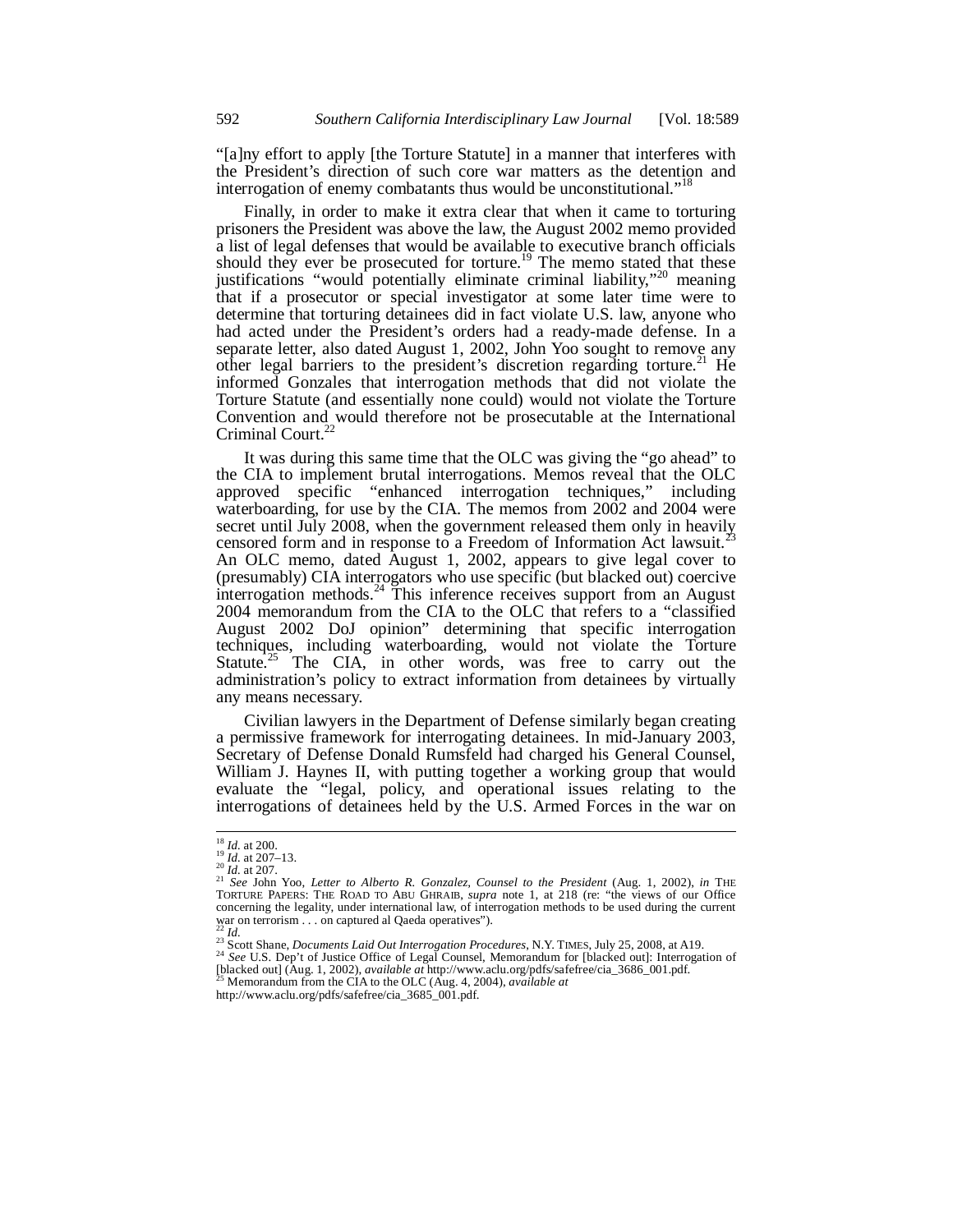terrorism."26 Haynes, who had consistently pushed for broad leeway for military interrogators to employ harsh techniques, sought an advisory opinion from Yoo at the OLC.<sup>27</sup> On March 14, 2003, Yoo complied with this request with a memorandum to Haynes declaring that the President could authorize any interrogation techniques he wanted, and that neither international treaties nor U.S. statutes could limit the President's discretion with respect to the treatment of detainees.<sup>28</sup> Yoo's March 2003 memo (whose contents came to light only in April 2008) followed the August 2002 OLC memo in narrowly defining torture and offering multiple legal defenses that would protect U.S. officials from prosecution.<sup>29</sup> But the new memorandum went even further. It argued that the constitutional guarantee of substantive due process bans conduct that "shocks the conscience," and that the standard for what shocks the conscience depends in part "on whether [that conduct] is without any justification, i.e., it is 'inspired by malice or sadism."<sup>30</sup> Torturing Al Qaeda detainees would not be mere sadism, under Yoo's reasoning, because it could be justified by the possibility of preventing injury to others by gaining information that would prevent future attacks.<sup>31</sup> The report of Haynes's working group closely followed the Yoo memo.<sup>32</sup>

#### III. BACKLASH: RETREATING FROM TORTURE?

The Abu Ghraib revelations were so shocking that they, at least temporarily, put the Bush administration on the defensive with respect to torture. High level administration officials, and even the President himself, felt compelled to affirm repeatedly that "America does not torture."<sup>33</sup> However, with the administration lawyers so narrowly defining torture, almost nothing that U.S. officials did to detainees would count as torture. So, although U.S. agents might subject prisoners to deafening noise, extremes of heat and cold, denial of food and water, stress positions, sleep deprivation, and waterboarding, none of that counted—in the government's view—as torture.

 $\overline{a}$ 26 Donald Rumsfeld, *Memorandum for the General Counsel of the Department of Defense Re: Detainee Interrogations* (Jan. 15, 2003), *in* THE TORTURE PAPERS: THE ROAD TO ABU GHRAIB, *supra* note 1, at 238.<br><sup>27</sup> SAVAGE, *supra* note 5, at 179.<br><sup>28</sup> Memorandum from John Yoo to William J. Haynes II, General Counsel of the Department of

Defense, Re: Military Interrogation of Alien Unlawful Combatants Held Outside the United States (Mar. 14, 2003), at 68, *available at* http://www.aclu.org/pdfs/safefree/yoo\_army\_torture\_memo.pdf.<br><sup>29</sup> *See id.*<br>30 *Id.*<br><sup>31</sup> *Id.*<br><sup>32</sup> Working Group Report on Detainee Interrogations in the Global War on Terrorism: As

Legal, Historical, Policy, and Operational Considerations (Apr. 4, 2003), in THE TORTURE PAPERS: To a secure the construction of the construction of the Construction of the TORTURE PAPERS:<br>*Legal, Historical, Policy, and Operational Considerations* (Apr. 4, 2003), in THE TORTURE PAPERS:<br>THE ROAD TO ABU GHRAIB, *supra* PRESIDENCY: LAW AND JUDGMENT INSIDE THE BUSH ADMINISTRATION 143 (W. W. Norton & Co. 2007). A15 (President Bush declares, "We do not torture."); *Bush: "This Government Does Not Torture People*,*"* CNN.COM, Oct. 5, 2007, *available at*

http://www.cnn.com/2007/POLITICS/10/05/bush.torture/index.html (Bush stating, "This government does not torture people."); Dan Eggen & Michael Abramowitz, *Congress Seeks Secret Memos on Interrogation*, WASH. POST, Oct. 5, 2007, at A1 (White House Spokeswoman Dana Perino stating, "It is a policy of the United States that we do not torture, and we do not.").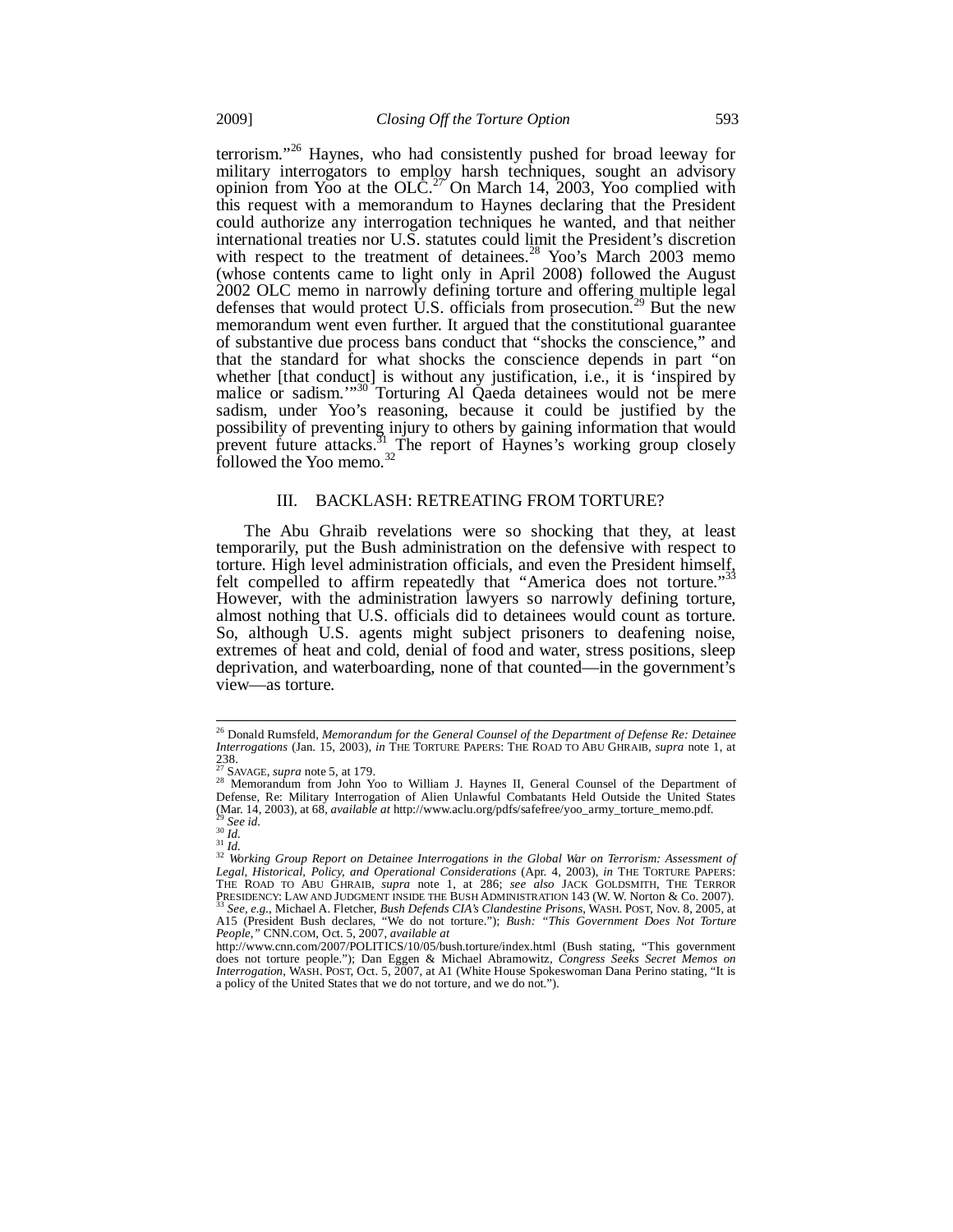Still, Abu Ghraib forced the question: how far up did responsibility extend for the abuse of detainees? The Bush administration reassured the world that the mistreatment at the Iraqi prison was the work of a few "bad apples," a small number of low-ranking personnel acting on their own. In fact, however, ever since early 2002 the administration had been preparing legal memoranda that not only denied the protection of law to detainees suspected of terrorist ties, but also authorized torture and brutal interrogations. In retrospect, we know—from the growing array of detailed investigative analyses—that responsibility for unleashing torture and other abusive techniques extended all the way to the White House, to Vice President Cheney and to President Bush himself. Their subordinates could hardly fail to get the message: *do whatever you need to in order to extract information; the old rules no longer apply*.

But in early 2004, as the Abu Ghraib photos ricocheted around the world, all of the administration's findings and memos on torture and interrogation were still secret. Indeed, the public revelation of grotesque abuses perpetrated by Americans may have helped to shake loose the first documents that would eventually create the paper trail leading to the White House. The Abu Ghraib story and pictures broke in late April 2004<sup>34</sup> and by early June 2004, the August 2002 OLC "torture memo" was leaked.<sup>3</sup> Within days of the revelation of the memo, journalists queried President Bush on the legality of torture. Bush would only state that he had instructed "our people to adhere to law."<sup>36</sup> When asked if he agreed with the OLC memorandum that he had the authority to "order any kind of interrogation techniques that are necessary to pursue the war on terror," the President did not respond, only declaring that he had "authorized" that U.S. conduct conform to the law.<sup>37</sup> He did not say that torture was illegal, nor did he say whether the laws permitted him as president to order torture.<sup>38</sup> His administration's top legal advisors had already determined that the President could authorize torture and that neither Congress nor the courts could limit his power to do so.

Still, the government did step back from some of the more extreme claims made by the OLC in its memoranda on detainees and torture. Part of the impetus for revising the policies came from the new chief of the OLC, Jack Goldsmith, who had taken over the position in October 2003. Shortly after assuming his position, Goldsmith became aware of the torture memos and became increasingly uncomfortable with their legal findings. Despite a powerful tradition in the OLC of not overturning previous legal memoranda, Goldsmith concluded that the August 2002 torture memo and Yoo's March 2003 memorandum to Haynes were so deeply flawed that

 $38 \overline{Id}$ .

 $\overline{a}$ 

<sup>34</sup> The Abu Ghraib story first became public with a report by Dan Rather on *60 Minutes II* on April 28, 2004. Seymour Hersh's reporting, along with some of the photos, were posted on the website of *The New Yorker* magazine (www.newyorker.com) on April 30, 2004. See David Remnick, *Introduction*, in SEYMOUR M. HERSH, CHAIN OF COMMAND: THE ROAD FROM 9/11 TO ABU GHRAIB xviii (Harper 2004).<br><sup>35</sup> The Washington Post posted a copy of the August 1, 2002 memorandum on its web site on June 13, 2004. *See* Dana Priest, *Justice Dept. Memo Says Torture 'May Be Justified*,*' available at*  http://www.washingtonpost.com/wp-dyn/articles/A38894-2004Jun13.html.

<sup>36</sup> *Transcript: Bush Holds Post-G-8 Summit News Conference*, WASH. POST, June 10, 2004, *available at*   $h_{\text{tr}}$ .  $\frac{1}{20}$  .  $\frac{1}{20}$  .  $\frac{1}{20}$  .  $\frac{1}{20}$  .  $\frac{1}{20}$  .  $\frac{1}{20}$  .  $\frac{1}{20}$  .  $\frac{1}{20}$  .  $\frac{1}{20}$  .  $\frac{1}{20}$  .  $\frac{1}{20}$  .  $\frac{1}{20}$  .  $\frac{1}{20}$  .  $\frac{1}{20}$  .  $\frac{1}{20}$  .  $\frac{1}{20}$  .  $\$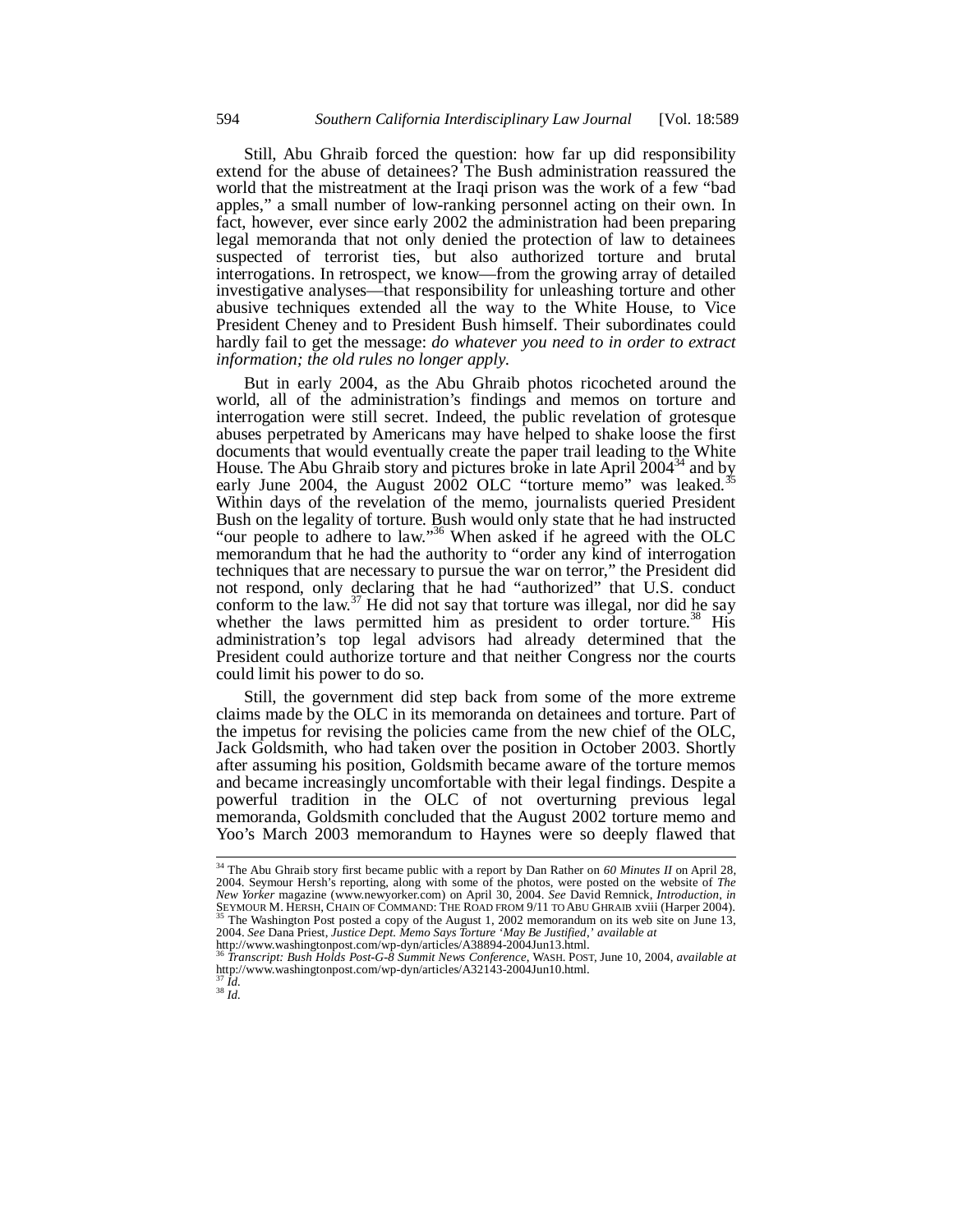they would have to be withdrawn.<sup>39</sup> The opinions, in Goldsmith's view, contained "errors of statutory interpretation," displayed an "unusual lack of care and sobriety in their legal analysis," and "were wildly broader than was necessary."<sup>40</sup> In addition, they "gave interrogators a blank check."<sup>41</sup> Goldsmith notified Haynes in December 2003 that the Defense Department should no longer rely on the March 2003 Yoo memorandum, and then, in June 2004, Goldsmith withdrew the August 2002 memo. $42$ 

The OLC, with Attorney General John Ashcroft's blessing, had pulled out the legal foundations of the Bush administration's unlimited claims of executive authority to authorize torture. However, that did not mean that the administration itself gave up on those claims. In fact, from 2004 on and this is the heart of the matter—the administration made public displays of backing away from its professed power to order torture and other coercive interrogation techniques, while quietly holding onto precisely those prerogatives.

### IV. RETAINING TORTURE

With the August 2002 torture memo withdrawn, OLC attorneys began drafting a replacement. The Department of Justice posted the new memorandum on its web site on December 30, 2004. The new opinion "supersede[d] the August 2002 Memorandum in its entirety."<sup>43</sup> It dumped the old memo's narrow definition of torture (as producing pain that is "'excruciating,"<sup>44</sup> "equivalent in intensity to the pain accompanying serious physical injury, such as organ failure, impairment of bodily functions, or even death"<sup>45</sup>). The replacement concluded that "'severe physical suffering' may constitute torture even if it does not involve 'severe physical pain'."<sup>46</sup> It affirmed that torture was "abhorrent and unlawful," and invoked the President's "directive that United States personnel not engage in torture."<sup>47</sup>

Equally important was what the new opinion did not do: it did not reject, repudiate, or replace the August 2002 memo's findings on presidential powers and potential defenses to liability for torture. The December 2004 memorandum stated that the earlier opinion's discussion of those issues was "unnecessary"—not incorrect, simply unnecessary.<sup>48</sup> The new memo's reference to the President's "directive that United States personnel not engage in torture" left intact the Bush administration's initial claim with regard to torture and presidential authority: that torture was not

<sup>&</sup>lt;sup>39</sup> GOLDSMITH, *supra* note 32, at 146.

<sup>39</sup> GOLDSMITH, *supra* note 32, at 146.<br>
41 *Id.* at 146, 148, 150.<br>
<sup>42</sup> *Id.* at 146, 149.<br>
<sup>42</sup> *Id.* at 146, 149.<br>
<sup>43</sup> Memorandum Opinion from Daniel Levin on Legal Standards Applicable under 18 U.S.C. §§ 2340– 2340A (Dec. 30, 2004), *available at* http://www.usdoj.gov/olc/18usc23402340a2.htm [hereinafter 2004 Opinion].<br><sup>44</sup> Bybee, *supra* note 1, at 183.

<sup>45</sup> *Id.* at 172.<br>
<sup>46</sup> *z*004 Opinion, *supra* note 43.<br>
<sup>47</sup> *Id.* 48 *Id*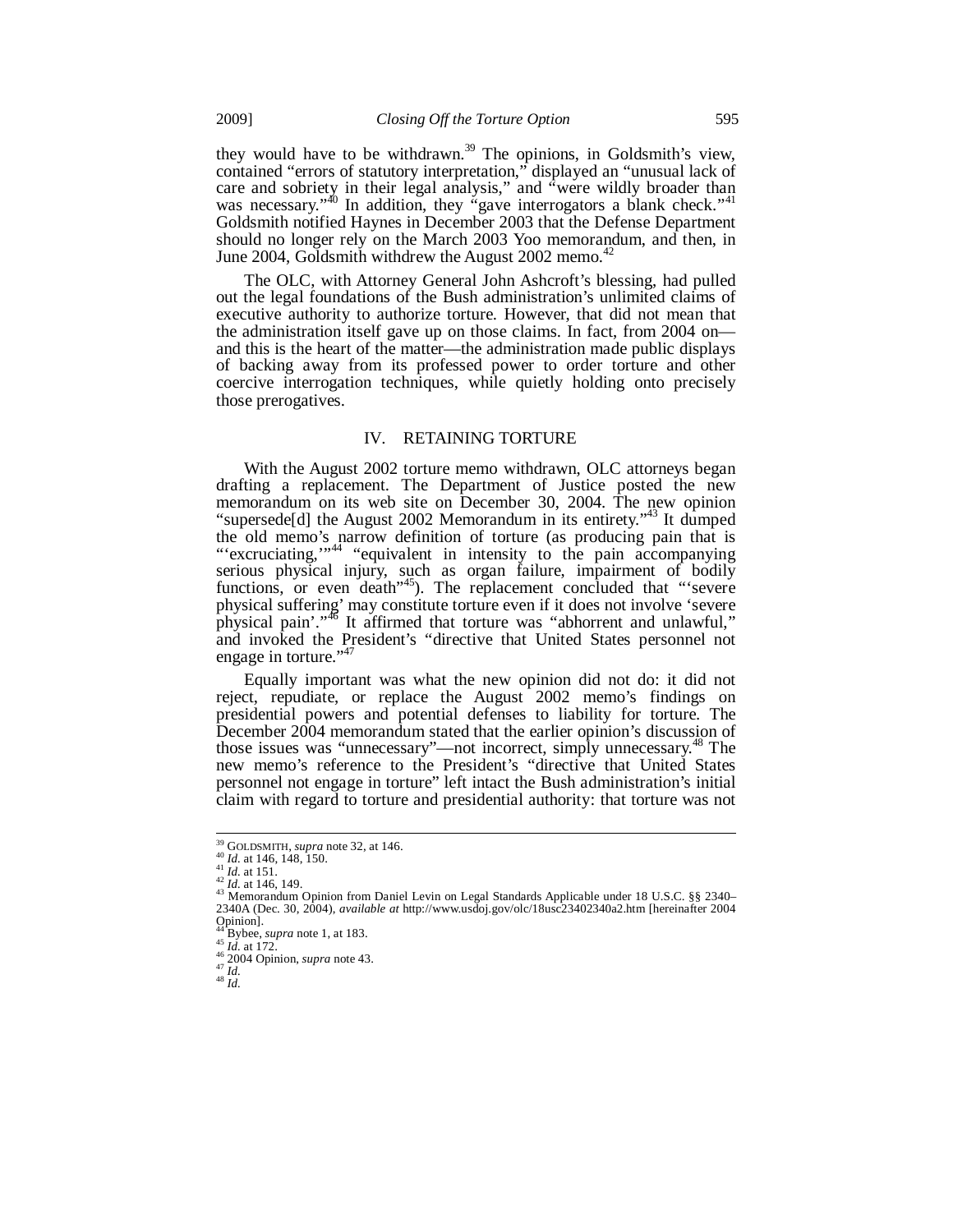a legal issue but a policy question. The President had instructed U.S. personnel not to torture. But the President could change policy and direct U.S. agents to torture detainees. If the President decided to issue a new directive permitting torture, there was no OLC opinion on file to prohibit him from doing so.

Though it may seem difficult to believe that the Bush White House regarded the directive against torture not as a matter of law but, rather, as a matter of presidential choice, the administration's subsequent actions eliminated any doubt. Within days of the release of the new OLC memo on torture, Gonzales sat before a Senate committee to begin the hearings on his nomination as U.S. Attorney General. One of the striking features of Gonzales's appearance was his refusal to disavow torture. In his opening statement to the Senate Judiciary Committee, Gonzales stated that he would "remain deeply committed to ensuring that the United States government complies with all of its legal obligations as it fights the war on terror, whether those obligations arise from domestic or international law. These obligations include, of course, honoring Geneva Conventions whenever they apply."<sup>49</sup> Gonzales continued, "[T]he president has made clear that he is prepared to protect and defend the United States and its citizens and will do so vigorously, but always in a manner consistent with our nation's values and applicable law.<sup>550</sup> The key, carefully chosen phrases were "whenever they apply" and "applicable law." Gonzales knew, of course, that the President had already determined that the Geneva Conventions did not apply to Al Qaeda. And Bush administration officials believed that neither treaty nor U.S. statute could limit the President's Commander-in-Chief powers in the war on terrorism. For the White House, in other words, torture was still an option for Al Qaeda detainees—though, understandably, Gonzales did not want to say so explicitly in front of the Senators and the news reporters.

Within months after Gonzales took the helm at the Justice Department, the OLC issued three more secret memoranda on torture. The memos, signed by OLC chief Steven G. Bradbury and approved by Gonzales, flatly contradicted Bush's repeated assertion that "America does not torture." A May 10, 2005, OLC memorandum ruled that a number of specific individual techniques proposed for use by the CIA would not violate the U.S. Torture Statute (18 U.S.C. §§ 2340–2340A): diet manipulation, forced nudity, slapping, cramped confinement, stress positions, sleep deprivation, and waterboarding.<sup>51</sup>  $\vec{A}$  second memo on the same date authorized the CIA to employ those same techniques in combination.<sup>52</sup> A few weeks later, an

j

<sup>49</sup> *Senate Judiciary Committee Confirmation Hearing: Transcript*, N.Y. TIMES, Jan. 6, 2005, *available at* http://www.nytimes.com/2005/01/06/politics/06TEXT-<br>GONZALES.html?\_r=1&pagewanted=print&position=&oref=slogin (last visited Mar. 17, 2009).

GONZALES.html?\_r=1&pagewanted=print&position=&oref=slogin (last visited Mar. 17, 2009). 50 *Id.* 51 Steven G. Bradbury, *Memorandum for John A. Rizzo, Senior Deputy General Counsel, Central Intelligence Agency* 9–15 (May 10, 2005), *available at* 

http://online.wsj.com/public/resources/documents/OLC10May05-1a.pdf (part 1) *and* http://online.wsj.com/public/resources/documents/OLC10May05-2a.pdf (part 2).

<sup>52</sup> Steven G. Bradbury, *Memorandum for John A. Rizzo, Senior Deputy General Counsel, Central Intelligence Agency, Re: Application of 18 U.S.C. §§ 2340–2340A to the Combined Use of Certain Techniques in the Interrogation of High Value al Qaeda Detainees* (May 10, 2005), *available at* 

http://wsj.com/public/resources/documents/OLCcombinedEITs10May05.pdf (part 1) *and*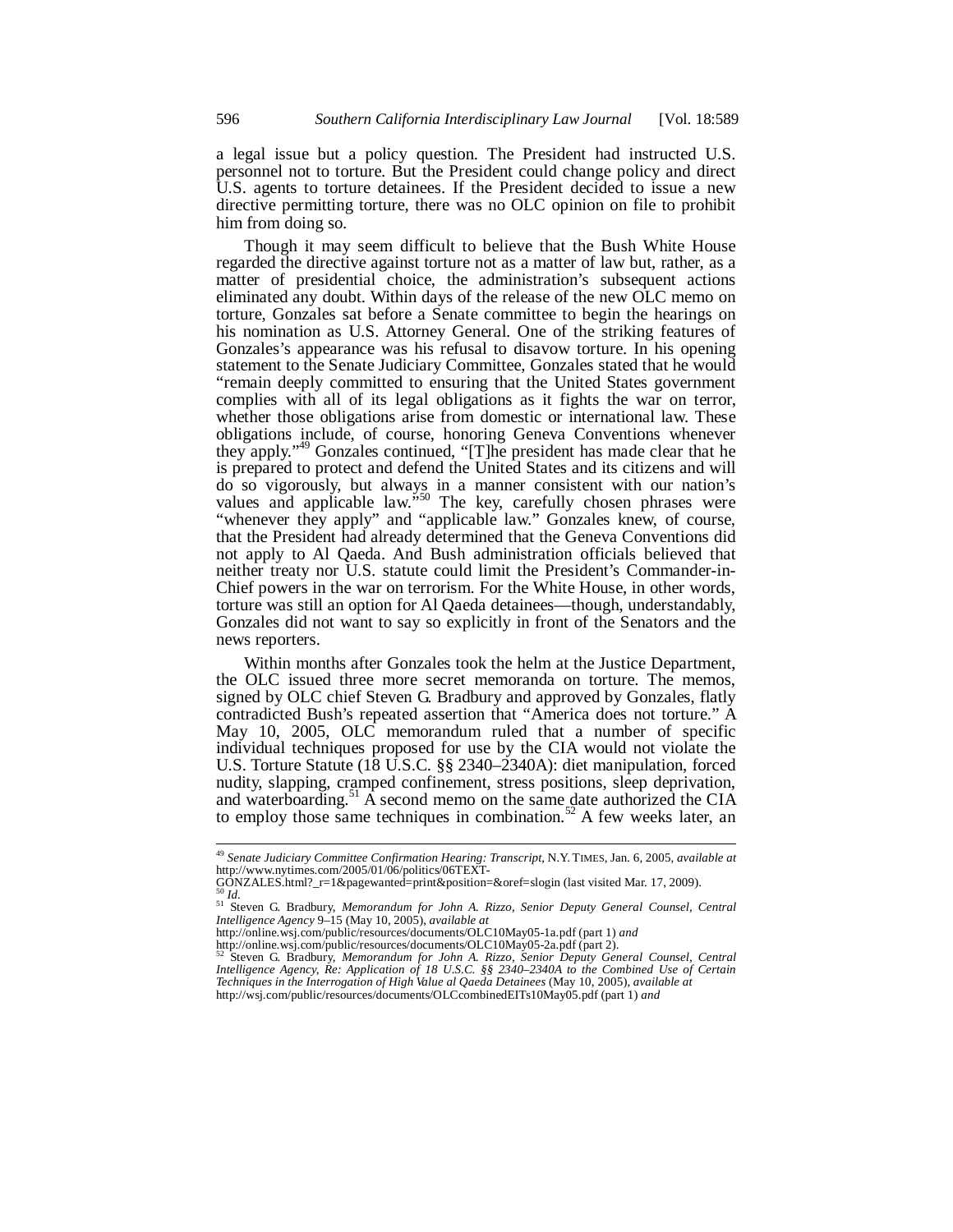additional memorandum informed the CIA that the techniques discussed in the earlier May 2005 documents would not violate U.S. obligations under the Convention Against Torture and Other Cruel, Inhuman, or Degrading Treatment or Punishment. In addition, the memorandum argued that constitutional limits only prohibit conduct that "shocks the conscience." The key point was that the same techniques might or might not "shock the conscience," depending on the setting and purpose.<sup>53</sup> That is, though it would shock the conscience to waterboard a child or an accused jaywalker, it might not shock the conscience to do the same to a suspected terrorist.

Months later, another secret memorandum reportedly declared that the techniques authorized for the CIA would not violate the proposed law being debated in Congress, which would prohibit "cruel, inhuman, and degrading treatment."<sup>54</sup> The memo repeated the argument that constitutional limits only prohibited conduct that "shocks the conscience."<sup>55</sup> Whether or not a particular act was cruel, inhuman, or degrading, then, could depend on the circumstances. When the existence of the secret memos came to light in October 2007, the White House once again discussed torture in policy, not legal, terms: "It is a policy of the United States that we do not torture."

The Abu Ghraib scandal had also triggered action in Congress. Senator Richard Durbin (Ill.) first proposed legislation to prohibit U.S. agencies from not just torturing but also, from using "cruel, inhuman, or degrading" interrogation techniques.<sup>57</sup> Republican Senator John McCain (Ariz.), along with Republican colleagues John Warner (Va.) and Lindsey Graham (S.C.), introduced legislation in the summer of 2005 to outlaw torture and abusive treatment of prisoners.<sup>58</sup> The so-called McCain Amendment (attached to the annual Department of Defense appropriations bill) would limit the interrogation of persons detained by the Department of Defense to techniques "authorized by and listed in the United States Army Field Manual on Intelligence Interrogation."<sup>59</sup> The legislation would also prohibit any kind of "cruel, inhuman, or degrading treatment" for detainees "under the physical control of the United States Government, regardless of

-

*Id.* at S11,062.

http://wsj.com/public/resources/documents/OLCmemo10May05-2.pdf (part 2).

<sup>53</sup> Steven G. Bradbury, *Memorandum for John A. Rizzo, Senior Deputy General Counsel, Central Intelligence Agency, Re: Application of United States Obligations Under Article 16 of the Convention Against Torture to Certain Techniques that May Be Used in the Interrogation of High Value al Qaeda Detainees* 3 (May 30, 2005), *available at*

http://online.wsj.com/public/resources/documents/OLC3part105312005.pdf (part 1) *and*

http://online.wsj.com/public/resources/documents/olcpinion3part205302005.pdf (part 2). 54 Scott Shane, David Johnston, & James Risen, *Secret U.S. Endorsement of Severe Interrogations*, N.Y.

TIMES, Oct. 4, 2007, at A1.<br>
<sup>55</sup> Dan Eggen & Michael Abramowitz, *Congress Seeks Secret Memos on Interrogation*, WASH. POST,<br>
Oct. 5, 2007, at A1. Though the existence of the May 2005 memoranda became known in October 20 the memos themselves did not become public until the Obama administration released them in April  $2009.$ 

<sup>&</sup>lt;sup>57</sup> Shane, Johnston, & Risen, *supra* note 54.<br><sup>58</sup> See 151 CONG. REC. S11,061-03 (daily ed. Oct. 3, 2005) (amendment SA 1977 proposed by Sen.<br>McCain). The Senators' concern for torture may be due to the fact that all thr backgrounds: McCain was a Navy pilot who had suffered torture during five years of captivity in Vietnam. Warner was a veteran of active duty in both the Navy and the Marine Corps and a former Secretary of the Navy. Graham had served in the Air Force as a Judge Advocate and was currently a colonel in the Air Force Reserves.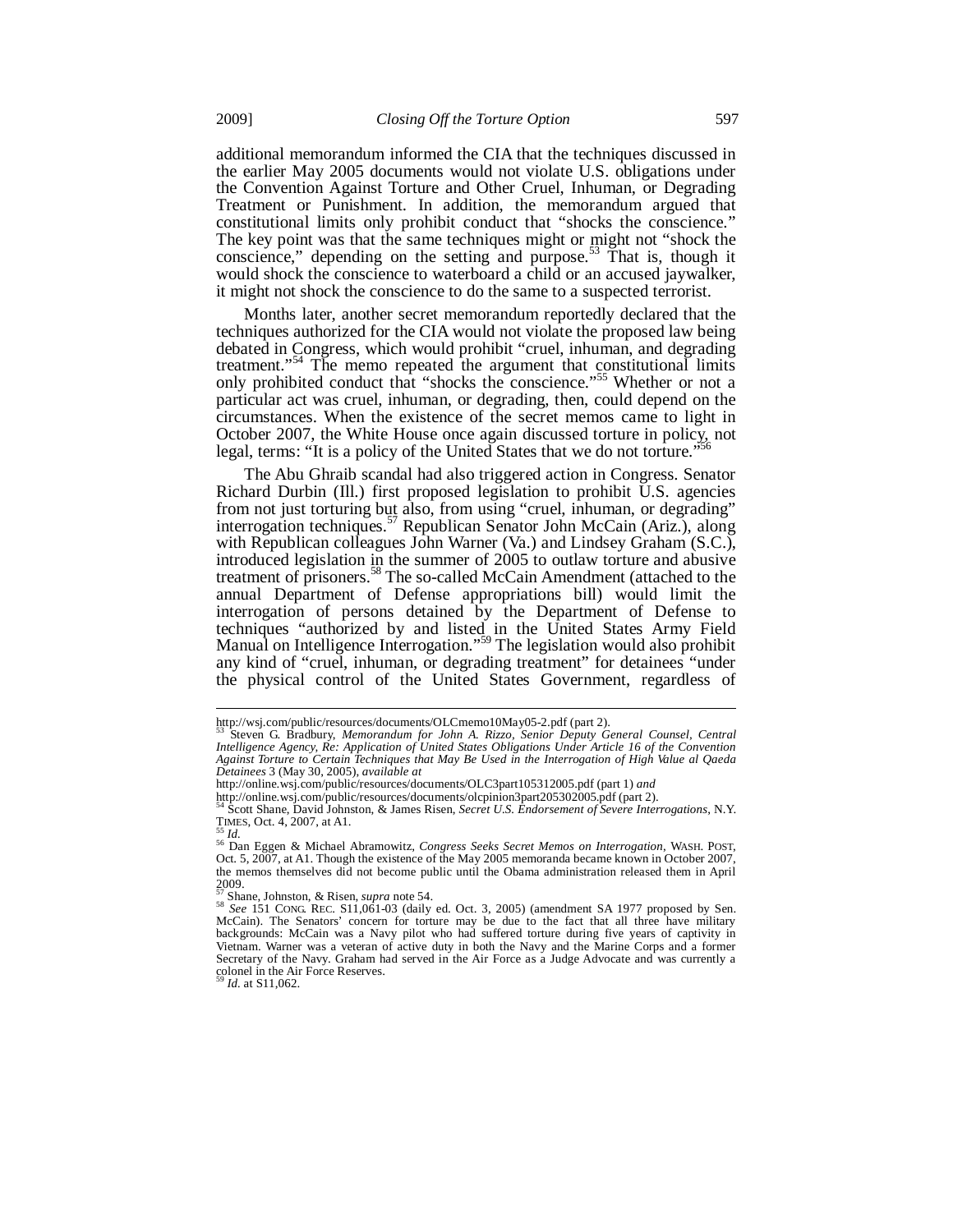nationality or physical location."<sup>60</sup> The ban on torture and cruel treatment would seemingly apply to not just military personnel, but also to all agents of the U.S. government, including the CIA.

The Bush White House opposed the torture ban. Cheney made the rounds on Capitol Hill arguing against the proposed law and asking Senate leader Bill Frist to keep the larger Defense Department appropriation from reaching the Senate floor as long as McCain's amendment was attached. Cheney also lobbied for the CIA to be exempt from any law banning torture and cruel, inhuman, or degrading treatment.<sup>61</sup> But the measure gained support, including endorsements from twenty-five retired generals and two former chairmen of the Joint Chiefs of Staff, Colin Powell and John Shalikashvili.<sup>62</sup> Despite this strong support, the White House announced that, if passed, President Bush would veto the bill (it would be the first veto of his presidency) on the grounds that "it would limit the president's ability as commander in chief to effectively carry out the war on terrorism."<sup>63</sup> As the legislation moved into a House-Senate conference committee, Cheney again visited Capitol Hill to try to kill it.<sup>64</sup> He sought to convince McCain to modify the amendment so that it would not apply to CIA interrogators.<sup>6</sup> But Congress approved the bill, and the White House bowed to political reality—or at least made a show of doing so. On December 15, 2005, with McCain and Warner present and the news cameras rolling, President Bush announced his intention to sign the Detainee Treatment Act into law. $\alpha$ <sup>oc</sup>

Shortly thereafter, on December 30, 2005, Bush signed the military appropriations bill and the attached Detainee Treatment Act while away from the White House press corps at his ranch in Crawford, Texas.<sup>67</sup> He also issued two statements, one essentially a press release and the other a "presidential signing statement," intended to shape the interpretation and application of the new law.<sup>68</sup> The press release mentioned some of the Act's main points in a positive, laudatory tone. However, the signing statement, issued without fanfare at 8:00 p.m. on that Friday night during the winter holidays,<sup>69</sup> carried exactly the opposite message.

The signing statement declared that the executive branch would interpret the new anti-torture law "in a manner consistent with the constitutional authority of the President to supervise the unitary executive branch and as Commander in Chief."70 Given the White House's limitless conception of the President's authority to conduct wars and to act as Commander in Chief, the statement offered a declaration that the President

 $60$   $Id.$ 

<sup>&</sup>lt;sup>61</sup> Eric Schmitt, *White House Seeks Exception in Abuse Ban*, N.Y. TIMES, Oct. 25, 2005, at A16.<br><sup>62</sup> SAVAGE, *supra* note 5, at 221.<br><sup>63</sup> Id. at 221–22.<br><sup>64</sup> Id. at 221–22.<br><sup>65</sup> R. Jeffrey Smith & Josh White, *Cheney Pl* 

WASH. POST, Oct. 25, 2005, at A1.<br>
<sup>67</sup> SAVAGE, *supra* note 5, at 223.<br>
<sup>67</sup> Id. at 224.<br>
<sup>68</sup> Id.<br>
<sup>70</sup> George W. Bush, Statement on Signing the Department of Defense, Emergency Supplemental<br>
<sup>70</sup> George W. Bush, Statem 30, 2005), *available at* http://www.presidency.ucsb.edu/ws/index.php?pid=65259.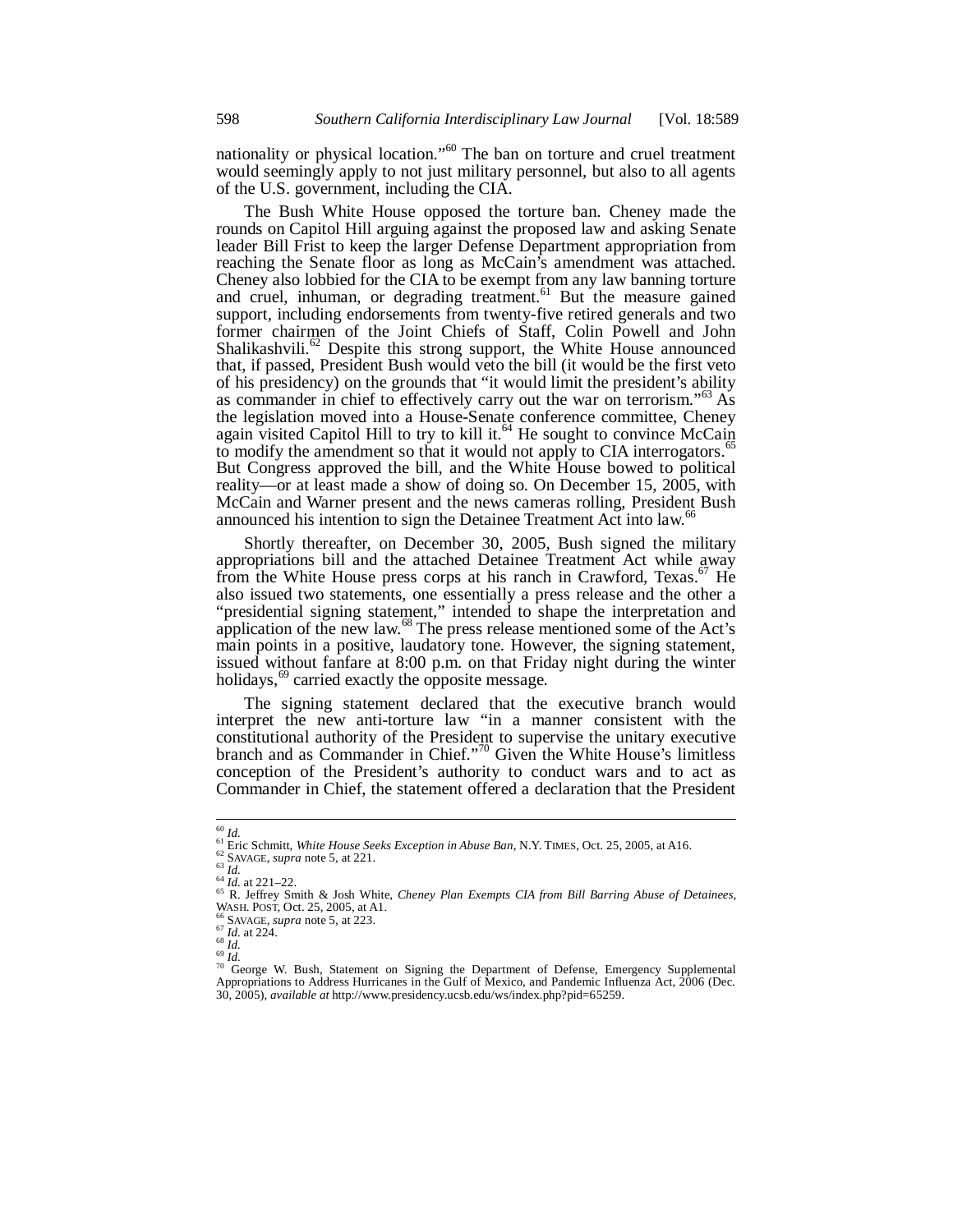would not be bound by the law against abusing detainees, and, at any time in the "war on terror," the President could order torture.

While the Bush administration may have conceded to the prohibition on torture and cruel, inhuman, or degrading treatment for the armed services, it clearly did not give it up on the CIA's capacity to implement brutal interrogation techniques. Though the OLC withdrew the general August 1, 2002 torture memo, the administration did not rescind a memorandum from the same date authorizing the CIA to employ specific coercive interrogation techniques. A set of recently released 2007 letters from the Department of Justice to Congress reveals that the Bush administration regarded the CIA as outside the laws prohibiting torture and other cruel treatment.<sup>71</sup> The letters show that the administration continued to allow the CIA to make decisions regarding the permissibility of enhanced interrogation techniques on a case-by-case basis, despite a July 2007 executive order that President Bush said would require the CIA to comply with international rules prohibiting inhumane interrogations.<sup>72</sup> But that order did not specify which methods the government considered permissible.<sup>7</sup>

Finally, in March 2008, Bush vetoed a bill that would have prohibited the CIA from using harsh interrogation techniques, like waterboarding. The bill would have placed the CIA under the stricter rules contained in the Army Field Manual on Interrogation, which forbids interrogators from using physical force on detainees.<sup>15</sup> In a radio address, Bush defended the veto, declaring, "Because the danger remains, we need to ensure our intelligence officials have all the tools they need to stop the terrorists."<sup>76</sup> The Bush administration clearly wanted to keep the torture option open.

## V. BANNING TORTURE

After the outrage over Abu Ghraib, the withdrawal of some of the torture memos, and the passage of the Detainee Treatment Act of 2005, most observers probably believed that the United States had shut the door on torture and abusive interrogations. However, the Bush administration retained the torture option in three ways. First, the Bush administration consistently claimed extraordinarily broad executive discretion over the treatment of "enemy combatants" and suspected terrorists, including the power to determine the conditions of confinement and the nature of interrogations. Five days before the Bush administration left office, the head of the Office of Legal Counsel, Steven G. Bradbury, filed a memorandum that nullified portions of nine earlier OLC memoranda. The document addressed the general question of executive authority, and though it did not focus on torture or coercive interrogations specifically, it

-

<sup>&</sup>lt;sup>71</sup> Mark Mazzetti, *Letters Give C.I.A. Tactics a Legal Rationale*, N.Y. TIMES, Apr. 27, 2008, at A1.<br><sup>72</sup> Id.<br><sup>73</sup> Id.<br><sup>74</sup> Steven Lee Myers, *Veto of Bill on C.I.A. Tactics Affirms Bush's Legacy*, N.Y. TIMES, Mar. 9, 20

<sup>&</sup>lt;sup>74</sup> Steven Lee Myers, Veto of Bill on C.I.A. Tactics Affirms Bush's Legacy, N.Y. TIMES, Mar. 9, 2008, at

<sup>75</sup> *See* Intelligence Authorization Act for Fiscal Year 2008, H.R. 2082, 110th Cong. § 327 (2008). 76 Myers, *supra* note 74.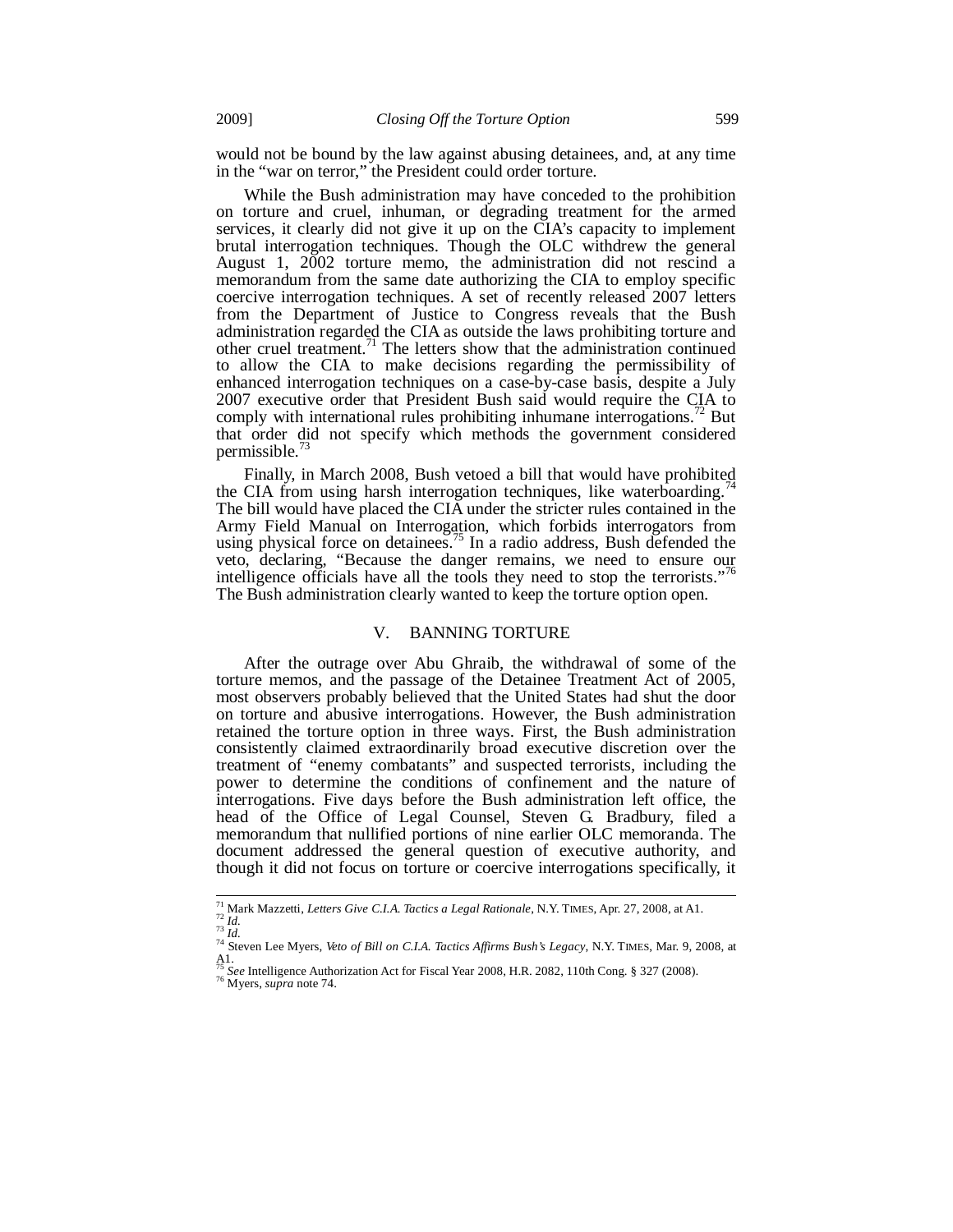did discuss "authority over captured enemy combatants."<sup>77</sup> The January 2009 memorandum voided the extreme position taken in five OLC legal opinions (from 2002 and 2003) that Congress had no power to regulate "the President's ability to detain and interrogate enemy combatants."<sup>78</sup> However, though it acknowledged that Congress did possess some constitutional authority over the detention and treatment of enemy combatants, the memorandum did not explore the limits of the president's discretion over detainees and interrogation. It did affirm that the president had "broad authority" in such matters.<sup>79</sup> In other words, the Bush administration never did abandon its position that Bush's "directive" that U.S. personnel not engage in torture was a presidential policy choice, not a legal requirement.

Second, the Bush administration determined that cruel, inhuman, or degrading treatment is that which "shocks the conscience." According to current OLC legal opinions, conduct that may shock the conscience in one context might not in another. In the Bush administration's view, it would not shock the conscience to torture or brutally interrogate a terror suspect or "enemy combatant." Third, the Bush administration sought to shield the CIA from restrictions on interrogation techniques. It argued, for example, that the Detainee Treatment Act of 2005 applies to the military forces, not the CIA. In addition, secret OLC memoranda in 2005 authorized a number of coercive interrogation methods for the CIA. Further, when Bush vetoed the 2008 bill that would have extended the ban on cruel, inhuman, or degrading interrogation methods to the CIA, he proclaimed that the intelligence community needed to retain all interrogation options.

Though the Bush administration retained the torture option, the general public assumption was probably that it would only be applied to hardened, extremist foreigners bent on attacking America. But, in fact, President Bush also claimed the power to detain U.S. citizens as enemy combatants and to treat them as enemy combatants. According to Bush administration legal findings, the President could order treatment amounting to torture for U.S. citizens. On at least two occasions, President Bush designated U.S. citizens as enemy combatants. Bush claimed the authority to hold them indefinitely in military brigs for extended periods in solitary confinement, without access to an attorney, without charges being filed against them, and without the right to challenge their detention in court.

In the case of Yaser Esam Hamdi, the Supreme Court finally held that while the president could imprison "unlawful combatants," any U.S. citizens so detained were entitled to file *habeas corpus* petitions in federal courts.<sup>80</sup> Before Hamdi could appear in court to challenge his detention, the government simply released him and sent him to Saudi Arabia.<sup>81</sup> Similarly, with José Padilla, the government again detained—indefinitely, without representation—a U.S. citizen as an enemy combatant. The Padilla case

-

<sup>77</sup> Steven G. Bradbury, *Memorandum for the Files, Re: Status of Certain OLC Opinions Issued in the Aftermath of the Terrorist Attacks of September 11, 2001* (Jan. 15, 2009), at 2, *available at* http://www.usdoj.gov/opa/documents/memostatusolcopinions01152009.pdf.

<sup>78</sup> *Id.* at 2–3. 79 *Id.* at 4. 80 Hamdi v. Rumfeld, 542 U.S. 507, 533 (2004). 81 SAVAGE, *supra* note 5, at 199.